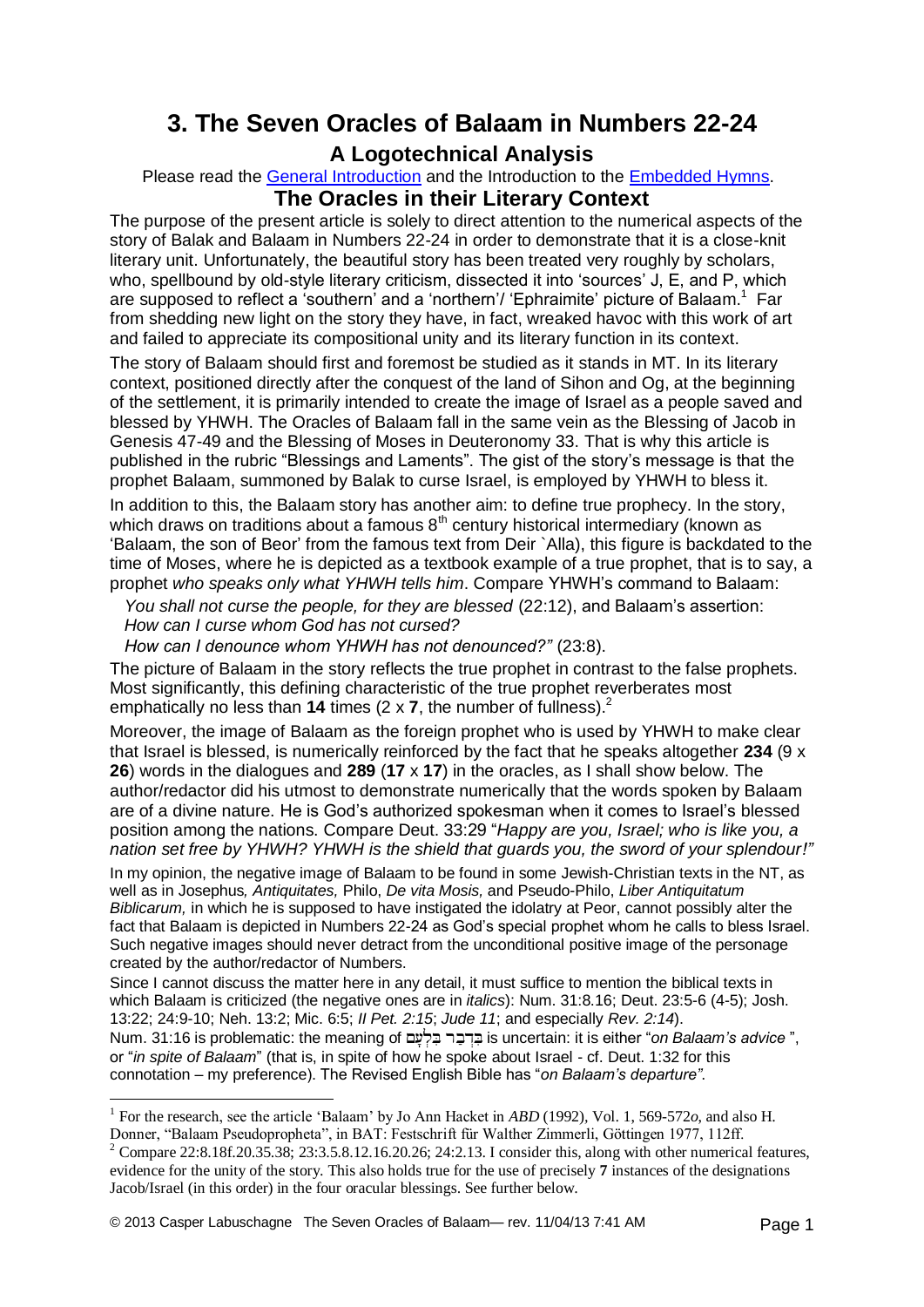# **The Numerical Features of Numbers 22-24**

The following survey shows how the divine name numbers **17** and **26**, which symbolically signify YHWH's presence, are woven into the fabric of the text. Moreover, it demonstrates particularly the extent to which these numbers have been used to structure the speeches, and how the entire text, including the **7** Oracles, was meticulously designed and composed as a structural unity. The Balaam story is anything but a piece of patchwork!

### **The Speeches in the Dialogues and the Oracles**

The **7** actants are presented in different colours. Balaam's speeches are differentiated.

| <b>Moabites/Balak</b>   | <b>Balaam(dialogue)</b>                    | <b>Seven Oracles</b>                   | God/Angel/YHWH                       | <b>The Donkey</b> |
|-------------------------|--------------------------------------------|----------------------------------------|--------------------------------------|-------------------|
| 22:4<br>$11 +$          | 110<br>22:8                                |                                        | $\vert$ 1<br>22:9<br>$\overline{4}$  |                   |
| 22:5f.<br>$40=51(3x17)$ | $22:10-11$ 2 $25$                          |                                        | $22:12$ 2<br>$10^{-}$                |                   |
|                         | 34                                         |                                        | 26                                   |                   |
| 22:14<br>$\overline{4}$ | $\overline{\mathbf{3}}$<br>22:13<br>9      |                                        | $22:20$ 3<br>$16 -$                  |                   |
| 22:16-17 26             |                                            |                                        |                                      | $22:287+8=15$     |
|                         | $22:18-19$ 4 32                            |                                        |                                      | $22:30$ 4+15=19   |
|                         | 510<br>22:29                               |                                        | $22:32f.4$ 33                        |                   |
|                         | $6-1$<br>22:30<br>26                       |                                        | $=16+17$                             |                   |
|                         |                                            |                                        |                                      |                   |
| 22:37<br>14             | $7 \t15$<br>22,25                          |                                        | $22:35$ 5<br>11                      |                   |
|                         | $1 - 7$<br>102(6x17)                       |                                        |                                      |                   |
|                         | 8<br>22:38<br>15                           |                                        |                                      |                   |
| $22,2 - 41$ 95          | $22:1 - 41$<br>117                         |                                        | $22:1 - 41$<br>74                    | $11 + 23 = 34$    |
|                         | 1 <br>12<br>23:1                           |                                        |                                      |                   |
|                         | $\overline{2}$<br>23:3<br>13               |                                        |                                      |                   |
|                         | $\overline{3}$<br>$\overline{8}$<br>23,4   |                                        | 6<br>$\overline{\mathbf{5}}$<br>23:5 |                   |
| 23:11<br>$9+$           | $\overline{4}$<br>23:12<br>$9$ 17          | $1$ 23:7ff. 53                         |                                      |                   |
| 23:13<br>$18 +$         |                                            | 2 23:18ff. 75                          |                                      |                   |
| 23:17<br>$3+$           | 23:15<br>$5\overline{5}$<br>$\overline{7}$ | 24:3ff. 70<br>3                        | 5<br>$23:16$ 7                       |                   |
| 23:25<br>$8+$           |                                            | 24:15ff. 55<br>$\overline{\mathbf{4}}$ |                                      |                   |
| 23:27<br>$13=51(3x17)$  | 23:26<br>6<br>10 <sup>7</sup>              | 24:20<br>5<br>$6\overline{6}$          |                                      |                   |
|                         | $\overline{7}$<br>23:29<br>12              | $6\overline{6}$<br>24:21<br>14         |                                      |                   |
|                         | 68                                         | 24:23f. 46<br>$\overline{7}$           |                                      |                   |
|                         |                                            |                                        |                                      |                   |
| 24:10f. 21              | 24:12f. 8<br>$46-$                         |                                        |                                      |                   |
| $23 - 24$<br>72         | 117                                        | 289(17x17)                             | 10                                   |                   |
| 22-24 167               | 234(9x26)                                  |                                        | $84(7\times12)$                      |                   |

In the **Dialogues** Balaam speaks (8+8 times) **234** (9x**26**) words: **117** in chapter 22 and **117** in 23-24.

In the **7 Oracles** Balaam speaks **289** (**17**x**17**) words. See Column 2 for more particulars.

Moreover, the name of Balaam occurs **51** (3x**17**) times in the story.

The Moabites and Balak speak altogether **51** (3 x **17**) words in 22:4-6.

Balak's messengers speak **26** words in 22:16-17.

Altogether **34** (2x**17**) words are devoted to the speaking of the donkey (22:28 and 30).

In the narrative **17** words are used to tell that God opens Balaam's eyes (22:31).

The Angel uses **17** of his **33** words in 22:33 to tell Balaam that the donkey has saved his life.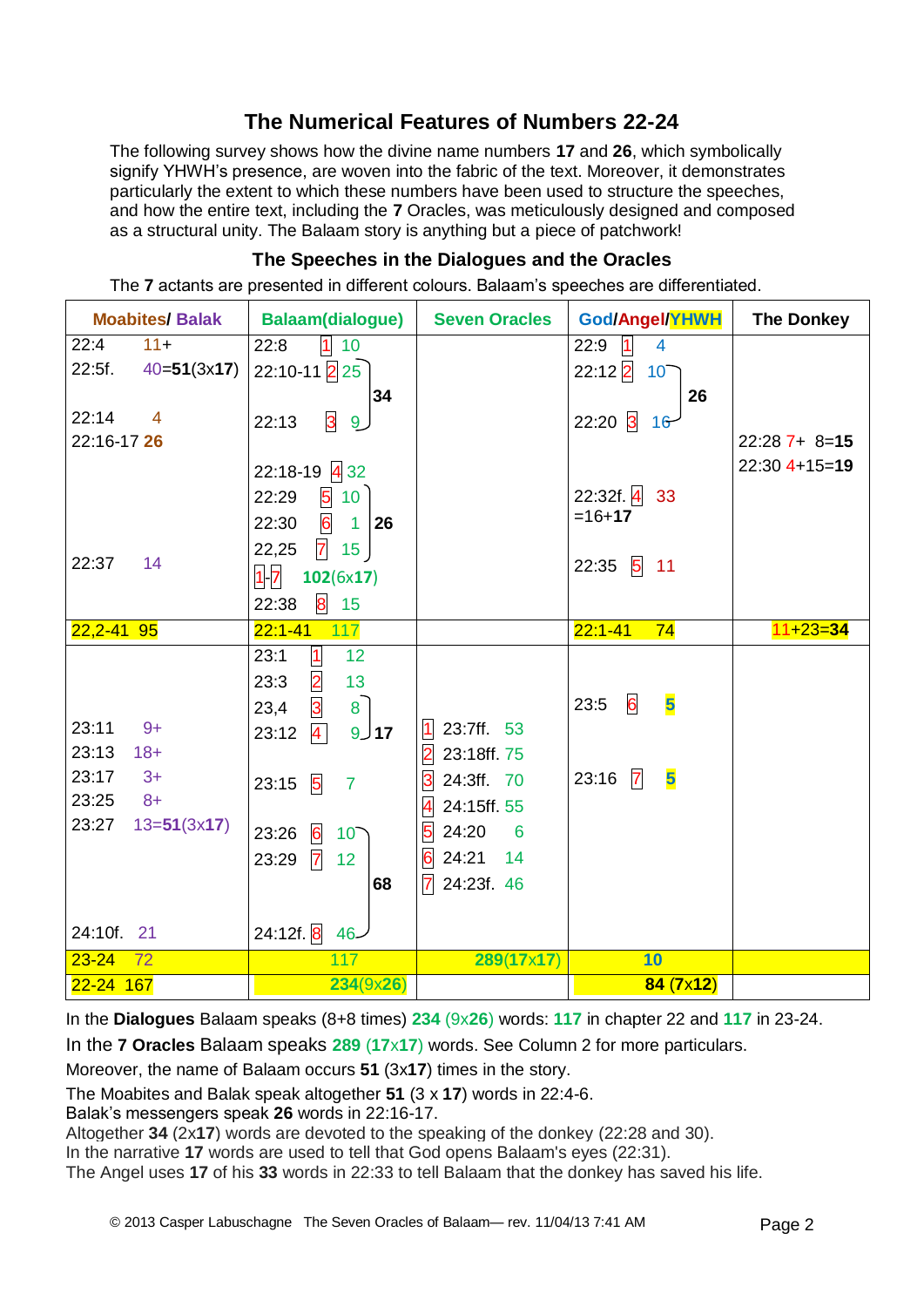#### **Additional Divine Name Numbers Woven into the Balaam Story**

| $22:4-5$     | 51 $(3 \times 17)$ words in total                               |
|--------------|-----------------------------------------------------------------|
| $22:8-9$     | 26 words in total, with 17 in v. 8                              |
| $22:7-14$    | 52 $(2 \times 26)$ words after atnach                           |
| $22:1 - 14$  | 221 $(13 \times 17)$ words in total                             |
| 22:15-20     | 51 (3 x 17) words before atnach                                 |
| 22: 21-30    | 153 $(9 \times 17)$ words in total in the scene with the donkey |
| 22:21-23     | 51 (3 x 17) words, with 34 before, and 17 after atnach          |
| 22:26-28     | 43 words, with 26 before, and 17 after atnach <sup>3</sup>      |
| 22:24-28     | $8(4 \times 17)$ words in total                                 |
| 22:29-30     | 34 $(2 \times 17)$ words in total                               |
| 22:31 and 33 | 17 words in total in each                                       |
| 22:36        | <b>17</b> words in total                                        |
| 22:38-39     | 26 words in total                                               |
| $22:1 - 41$  | 272 (16 x 17) in total after atnach                             |
| 23:7-10      | 34 $(2 \times 17)$ words after atnach                           |
| 23:11-27     | 51 (3 x 17) words altogether spoken by Balak                    |
| 23:18-20     | 17 words after atnach                                           |
| 23:18-22     | 26 words after atnach                                           |
| 23:20-22     | 26 words in total                                               |
| 23:18-24     | 34 $(2 \times 17)$ words before at nach                         |
| 23:18-24     | 78 $(3 \times 26)$ words in total, including the introduction   |
| $24:3-5$     | 17 words after atnach                                           |
| $24:4-5$     | <b>17</b> words in total                                        |
| $24:3-9$     | 34 (2 x 17) words before atnach                                 |
| 24:17-19     | 34 $(2 \times 17)$ words in total                               |
| 24:20-22     | 17 words before atnach                                          |
| 24:20-24     | 51 $(3 \times 17)$ words in total                               |
| 24:17-24     | 85 $(5 \times 17)$ words in total                               |
| 24:15-24     | 52 $(2 \times 26)$ words before atnach                          |
| 24:14-24     | 104 (4 x 26) words spoken by Balaam about 'the things to come'. |
| 24:10-25     | 104 $(4 \times 26)$ words after atnach                          |
| 24:1-25      | <b>306</b> (18 x <b>17</b> ) words in total.                    |

It may be that some of these instances are due to chance; nevertheless the great majority of them can be considered hard evidence in support of the compositional unity of the story. This evidence also contains a stern warning against tampering with the text, even when we might think – to use the words of G.B. Gray (ICC, 1903, p. 379) - that 'obscurity and improbability of the text are sufficient to invite emendation'.

The obvious coherence of the seven Oracles is additionally attested by the logotechnical analyses below, which reveal a conspicuous structural uniformity. The First, Second and Third Oracles, as well as the Fourth through the Seventh taken together, have an unmistakable central core, which expresses in each case the gist of Balaam's words.

Moreover, the unity of the **7** Oracles is underlined by a string of **7** instances (red in the charts below) of Jacob/Israel (in this order!) occurring in 23:7, 10, 21, 23a-b, 23b-c, 24:5, 17).<sup>4</sup> Finally, there are **7** nations prophesied against in the Fourth-Seventh Oracles: Moab, Edom Seir, **Amalek**, the Kenites, Asshur and Eber, with arch-enemy **Amalek** at the centre, where it is especially focused on.

<u>.</u>

<sup>&</sup>lt;sup>3</sup> The number **43** represents the numerical value of the name Balaam  $(2 + 12 + 16 + 13 = 43)!$ 

 $4$  Note that in the  $8^{th}$  reference (24:18b-19a) the names are conspicuously, and deliberately, mentioned in reverse order, obviously to keep the series of seven intact.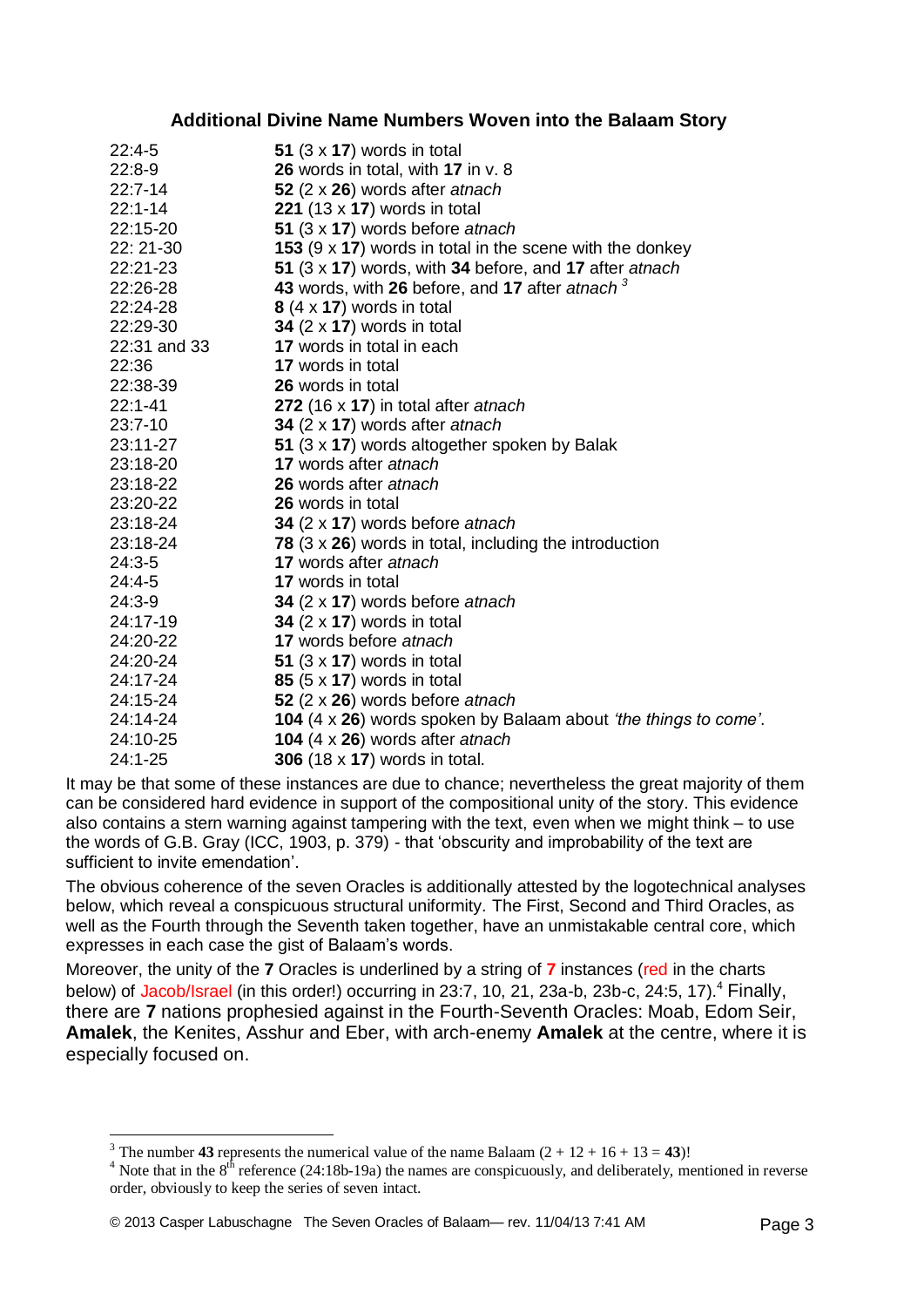## **The First Oracle: Numbers 23:7-10**

- Columns **a** and **b** show the number of words before and after the atnach.
- Column **c**: words in the framework; **d**: words in the central core.

|                                                     |                                                      |                | <b>Total</b>            | a              | b       | c         | d                       |
|-----------------------------------------------------|------------------------------------------------------|----------------|-------------------------|----------------|---------|-----------|-------------------------|
| 7                                                   | שא משלו ויאמו                                        |                | 3                       | 3              |         | 3         |                         |
|                                                     |                                                      | 1              | 4                       |                | 4       | 4         |                         |
|                                                     | מואב<br>קרם<br>מ                                     |                | 4                       |                | 4       | 4         |                         |
|                                                     | אָרָ<br>ה־ק                                          | $\overline{2}$ | 4                       |                | 4       | 4         |                         |
| $\vert$ 1                                           | <u>זעֲכָוָה יִשְוֹ</u><br>יּקְכֶה                    |                | 3                       |                | 3       | 3         |                         |
|                                                     | Total, v. 7b-d                                       |                | 15                      | $\Omega$       | 15<br>÷ | 15<br>$=$ | $\Omega$<br>÷           |
| 8<br><b>Central Core:</b>                           | לָא קַבְּה אֶלִי<br>מה אקב                           | 3              | 5                       | 5              |         |           | 5                       |
|                                                     | וּמָה אֶזְעֹם לְא זָעַם יְהוֶה: The people of Israel |                | 5                       |                | 5       |           | 5                       |
| cannot be cursed!<br>9                              | מֵרָאֹשׁ צָרִים אֶרְאָנּוּ                           | 4              | 4                       | 4              |         |           | 4                       |
| They are a unique people                            | וּמִגִּבְעָוֹת אֲשׁוּרֵנּוּ^                         |                | $\overline{2}$          | $\overline{2}$ |         |           | $\overline{2}$          |
| standing out among                                  | יִשְכּן                                              | 5              | $\overline{\mathbf{4}}$ |                | 4       |           | $\overline{\mathbf{4}}$ |
| the nations.                                        | וּבְגּוֹיֵם לְא יְתְחַשָּׁב:                         |                | $\overline{3}$          |                | 3       |           | 3                       |
| $(53 = 15 + 23 + 15)$                               | <b>Total, v. 8-9</b>                                 |                | 23                      | 11<br>$=$      | 12<br>÷ | O         | 23<br>÷                 |
| 10                                                  | מי<br><b>THE</b><br>צַפּ                             | 6              | 4                       | 4              |         | 4         |                         |
| $\overline{\phantom{a}}$<br>$\overline{\mathbf{2}}$ | <u>קפן</u><br>הרבע<br>^"                             |                | 4                       | 4              |         | 4         |                         |
|                                                     | ים<br>ישר<br>מות<br>נפשי<br>המת                      | 7              | 4                       |                | 4       | 4         |                         |
|                                                     | כָּמְׂהוּ:<br>אַחֲרִיתִי<br>ותהי                     |                | $\overline{3}$          |                | 3       | 3         |                         |
|                                                     | v. 10                                                |                | 15                      | 8<br>Ξ         | 7<br>÷  | 15<br>$=$ | ÷                       |
|                                                     | Total, v. 9-10                                       |                | 28                      | 14<br>Ξ        | 14      | 15<br>$=$ | 13<br>$\pm$             |
|                                                     | Total, v. 7-10                                       |                | 53                      | 19<br>$=$      | 34      | 30        | $+23$                   |

\* The MT reading in 10b is suspect. See ap. crit. in *BHS, HALOT*, Vol. 3, 1181, and Seebass, *Numeri* (BK, IV31, p. 19). The text should be read יְמִי סֻפָּר תַּרְבֹּעַ, 'Yes, who can count the dust-cloud of Israel?', which is a perfect parallel to 'Who can calculate the dust of Israel?' in v. 10a. The word הַרְבֹּעַ, 'dust-cloud', is a synonym of עָפָר, 'dust', and is derived from רֹבָע, 'dust'. Compare Akkadian *tarbu'(t)u(m), turbu'/ttu*, 'dust, dust-storm'. Note that 'dust' is a metaphor for a troop on the move, raising clouds of dust. Both words for 'dust' allude to the uncountableness of Israel's forces.

### **Observations**

1. The caesurae in the text are to be found between vs. 7||8 and between vs. 9||10, which divide it into 3 sections, showing the pivotal positioning of the core, flanked by 15 words on each side  $(53 = 15 + 23 + 15)$ :

|       | v. 7b-d Balaam's reference to his commission from Balak                 | 15 words 4 cola        |
|-------|-------------------------------------------------------------------------|------------------------|
|       | vs. 8-9 Balaam asserts that Israel cannot be cursed                     | <b>23</b> words 6 cola |
| v. 10 | Balaam desires to have the same fate as the Israelites 15 words 4 cola. |                        |

If my colometric division is correct, the oracle has **7** verselines and **14** cola, which display a pattern that underscores the tripartite structure of the text:  $14 = 4 + 6 + 4$  cola.

There is every reason to assume that the choice for **23** words in the central core is due to authorial intent, since it represents the numerical value of *kabod*, 'glory' (11 + 2 + 6 + 4),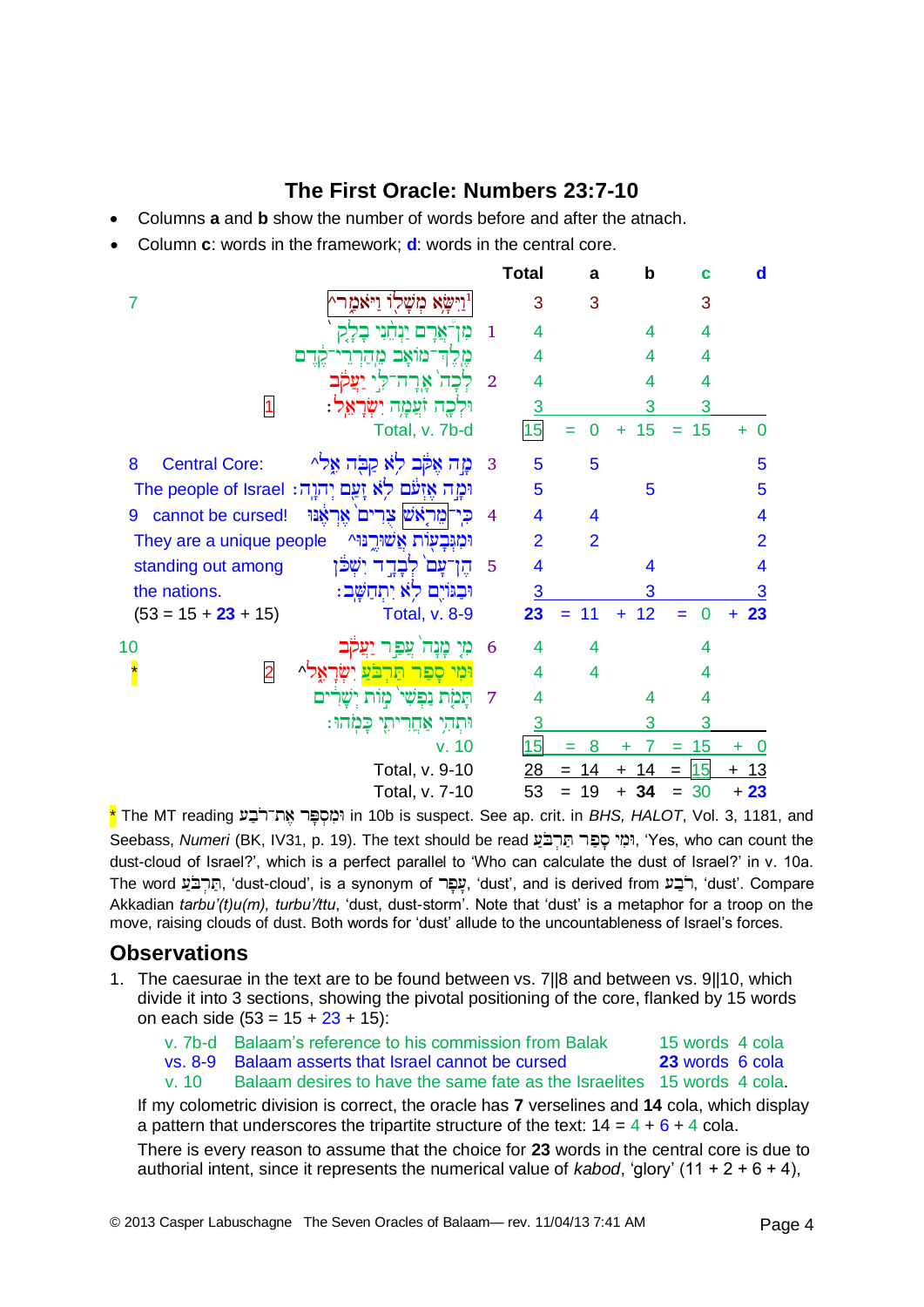which signifies YHWH's presence: in this case, among his people. In fact, it is YHWH's presence that renders Israel a unique people among the nations.

2. The middle word of the oracle, , 'from the top', in v. 9a (**26** + 1 + **26**), which is also the middle word of the central core  $(11 + 1)$ , has been positioned in pride of place, because it refers back to where Balaam is standing when he utters his first oracle: on Bamoth-Baal (22:41). From there, he can see the full extent of the Israelite host.

## **The Second Oracle: Numbers 23:18-24**

- Columns **a** and **b** show the number of words before and after the atnach.
- Column **c**: words in the framework; **d**: words in the central core.

|                 |                                                             |                | Total                   | a                       | b                   | с              |       | $\mathbf d$             |
|-----------------|-------------------------------------------------------------|----------------|-------------------------|-------------------------|---------------------|----------------|-------|-------------------------|
| 18              | יישא משלו ויאמר^                                            |                | 3                       | 3                       |                     | 3              |       |                         |
|                 | קום בָּלָק וִשֲׂמָע                                         | 1              | 3                       |                         | 3                   | 3              |       |                         |
|                 | הַאֲזִינָה עָדֵי בְּנִוּ צִפְּר                             |                | 4                       |                         |                     | 4              |       |                         |
|                 | v. 18bc                                                     |                | 7                       | 0<br>$=$                | 7<br>÷              | 7<br>÷.        | ÷     | 0                       |
| 19              | לָא אִישׁ אֵל`וִיכַּזִּב                                    | $\overline{2}$ | 4                       | 4                       |                     | 4              |       |                         |
|                 | יּבִן־אַרֵם וִיִתְנִחֲם^                                    |                | 3                       | 3                       |                     | 3              |       |                         |
|                 | הַהְוּא אָמַר`וִלְא יַעֲשֶׂה                                | 3              | 4                       |                         | 4                   | 4              |       |                         |
|                 | וְדִבֶּר וְלָא יְקִימֶּנֶּה:                                |                | 3                       |                         | 3                   | 3              |       |                         |
|                 | v. 19                                                       |                | 14                      | $\overline{7}$          | 7 <sup>7</sup><br>÷ | $= 14$         |       | $\bf{0}$                |
|                 | Total, v. 18bc-19                                           |                | 21                      | 7                       | 14<br>÷.            | 21<br>÷        | ٠     | 0                       |
| 20              | הִגֵּה כָרֵךְ לַקֲחִתִּי^<br><b>Central Core:</b>           | 4              | 3                       | 3                       |                     |                |       | 3                       |
|                 | וּבֵרֶךְ וְלָא אֲשִׁיבֶנֶּה:<br><b>Balaam cannot revoke</b> |                | 3                       |                         | 3                   |                |       | 3                       |
|                 | the blessing he uttered on<br>Total, v. 18-20               |                | 30                      | 13<br>$=$               | 17<br>÷.            | $= 24$         | ÷     | $6\phantom{1}6$         |
| 21 <sup>°</sup> | YHWH's command. 3<br>לא־הִבִּיט אַוֵן בִיַעֲקֹב             | 5              | 4                       | 4                       |                     |                |       | 4                       |
|                 | וִּלֹאַ־רָאָה עָמָל בִּיְשָׂרָאָלֹ^<br><b>Since YHWH is</b> |                | 4                       | $\overline{\mathbf{4}}$ |                     |                |       | 4                       |
|                 | יהוה אלהיו <sup>י</sup> עמו<br>on their side,               | 6              | 3                       |                         | 3                   |                |       | 3                       |
|                 | (middle word/verseline)<br>וּתְרוּעַת מֶלֵדְ בּוֹ:          |                | 3                       |                         | 3                   |                |       | 3                       |
|                 | 22 no enchantment<br>מוציאם ממצרים^<br>אל                   | 7              | 3                       | 3                       |                     |                |       | 3                       |
|                 | כְּתוֹעֲכִּת רָאֵם לְוֹ:<br>works against Jacob             |                | 3                       |                         | 3                   |                |       | 3                       |
|                 | Total, v. 18-22<br>and                                      |                | 50                      | $= 24$                  | 26<br>$+$           | $= 24$         | $+$   | 26                      |
| $23a-b$         | כי לא־נחש ביעקב<br>no divination                            | 8              | $\overline{\mathbf{4}}$ | $\overline{\mathbf{4}}$ |                     |                |       | $\overline{\mathbf{4}}$ |
|                 | וְרֹא־קֵםֶם בְּיִשְׂרָאֶל^ 4<br>against Israel!             |                | 3                       | 3                       |                     |                |       | 3                       |
|                 | Total, v. 20-23b                                            |                | 33                      | $= 21$                  | 12<br>٠             | 0<br>$=$       | ٠     | 33                      |
| $23c-d$         | כעת יאמר ליעקב                                              | 9              | 3                       |                         | 3                   | 3              |       |                         |
|                 | וּלִישָׂרָאֵל מַה־פֶּעַל אֵל:<br>5                          |                | 4                       |                         | 4                   | 4              |       |                         |
| 24              | הֶן־עָם כְּלָבְיא יָקוּם                                    | 10             | 4                       | 4                       |                     | 4              |       |                         |
|                 | וְכַאֲרֶי יִתְנַשָּׂא ^                                     |                | $\overline{2}$          | $\overline{2}$          |                     | $\overline{2}$ |       |                         |
|                 | לָא יִשְׁכַּב <sup>י</sup> עַד־יְאַכַל אֶרֶך                | 11             | 5                       |                         | 5                   | 5              |       |                         |
|                 | וְדַם־חֲלָלִים יִשְׁתֵּה:                                   |                | $\overline{3}$          |                         | 3                   | 3              |       |                         |
|                 | Total, v. 23c-24                                            |                | $\overline{21}$         | 6                       | 15<br>$+$           | 21             | ٠     | $\bf{0}$                |
|                 | Total 18bc-24                                               |                | $\overline{75}$         | $= 34$                  | $+41$               | $= 42$         | $+33$ |                         |
|                 | Total, including the introduction, v. 18-24                 |                | 78                      | $= 37$                  | $+ 41$              | $= 45$         | $+33$ |                         |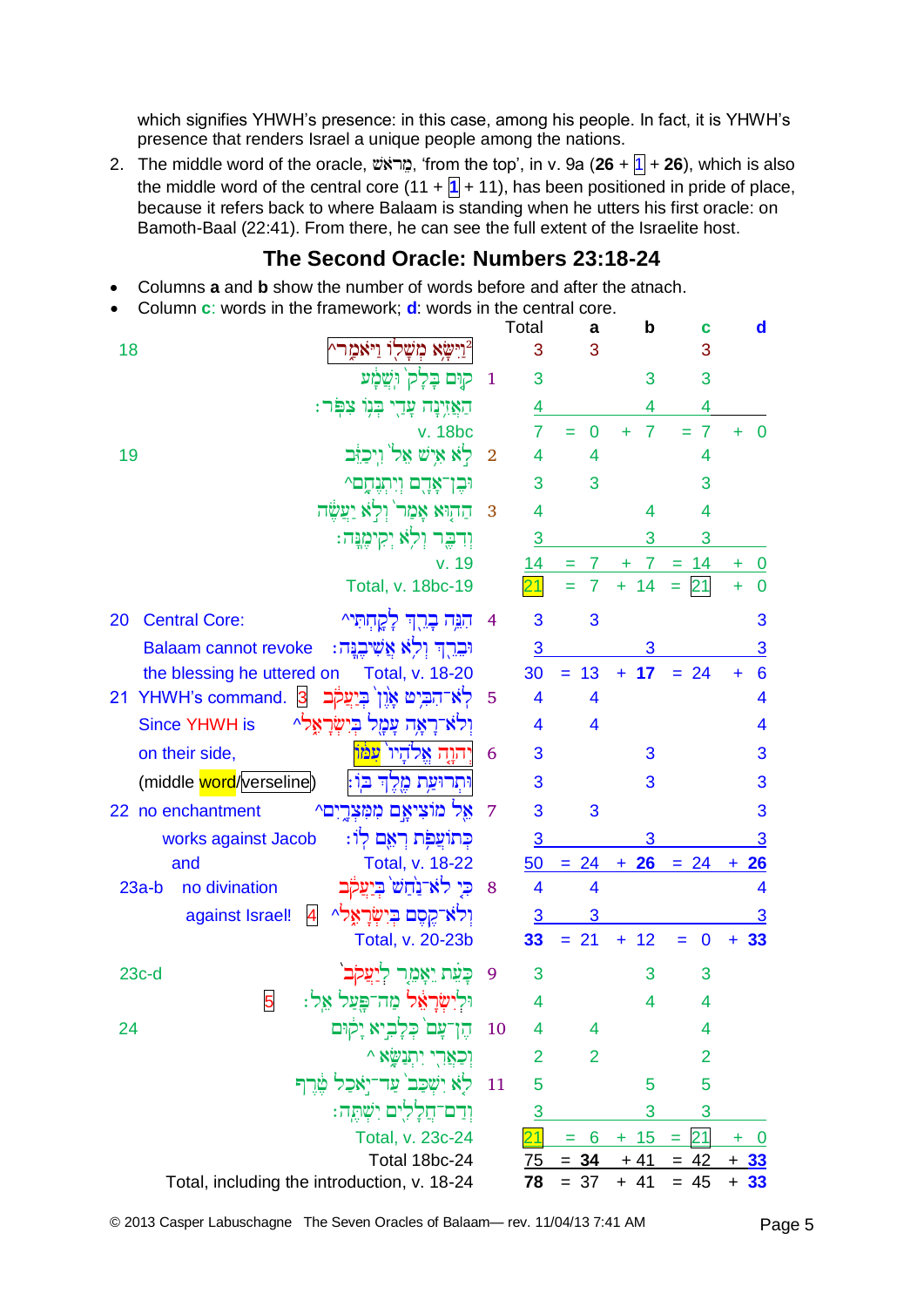# **Observations**

1. In terms of content and as suggested by the numerical structure, the strong caesurae in the Second Oracle are to be found between vs. 19||20 and between vs. 23ab||23cd, which give the text a tripartite structure, precisely as in the First Oracle. Excluding the introductory formula, we find a central core meticulously positioned in pride of place at the arithmetic centre of the text  $(75 = 21 + 33 + 21)$ :

| vs. 18-19   | Balaam alerts Balak to YHWH's steadfastness         | 21 words        |
|-------------|-----------------------------------------------------|-----------------|
| vs. 20-23ab | Balaam asserts that he cannot revoke his blessing   | <b>33</b> words |
| vs. 23cd-24 | Balaam announces what is to befall Israel: victory! | 21 words.       |

The number 33, which represents the numerical value of the root , $\Box$ , 'to bless' (2+20+11=**33**) serves to underline the fact that the core is about *blessing*. Note that the verb is used twice in v. 20, at the very beginning of the central core.

2. Exactly as in the First Oracle, the middle word of the text as a whole, in this case , "מַלוֹ 'with him', in v. 21c (75 = 37 +  $\overline{1}$  + 37), coincides precisely with the centre of the central core (33 = 16 +  $\overline{1}$  + 16). Moreover, the middle word falls within the middle verseline, v.  $21c-d$  (11 = 5 +  $\overline{1}$  + 5), and within the 2 middle cola (22=10+ $\overline{2}$ +10), which fall within the middle of the **7** verses  $(3 + 1) + 3$ . The statement in v. 21cd is particularly meaningful, for it is because YHWH is *with* the people of Israel that they are uncursable and blessed:

#### ַיְהוֶהָ אֱלהָיו עִמּו - וּתְרוּעַת מֶלֶךְ בִּו: YHWH their God is with them, and the King's acclaim is among them.

The meaningful centre is highlighted by the name YHWH at the beginning, the only occurrence of the name in the Oracle! For the use of the divine name as a literary device to highlight the centre of a given text, see Pieter van der Lugt, *Cantos and Strophes in Biblical Hebrew Poetry,* Volume II (OTS 57), 2010, pp. 508-526.

- 3. The metaphor of the lion in v. 24 in connection with the bright future of Israel clearly preludes on what is said at the end of the Third Oracle (24:9). This is another indication of the interrelationship between the Oracles.
- 4. Since the Second Oracle is much longer than the first, the author could here weave some divine name numbers into the fabric of the text: **17** words after *atnach* in vs. 18-20, **26**  words after *atnach* in vs. 18-22, and **78** (3 x **26**) words in the entire text. Note also that the Oracle without the **7**-word call to Balak to listen (v. 18bc) has **68** (4x**17**) words.

Moreover, in terms of content, the 33 words of the central core divide into two parts, generating another divine name number:

**26** words in vs. 20-22, Balaam's assertion that he cannot revoke his blessing, and **7** in v. 23a-b, his concluding statement about the invulnerability of the Israelites:

*"Yes, there is no enchantment against Jacob, no divination against Israel."*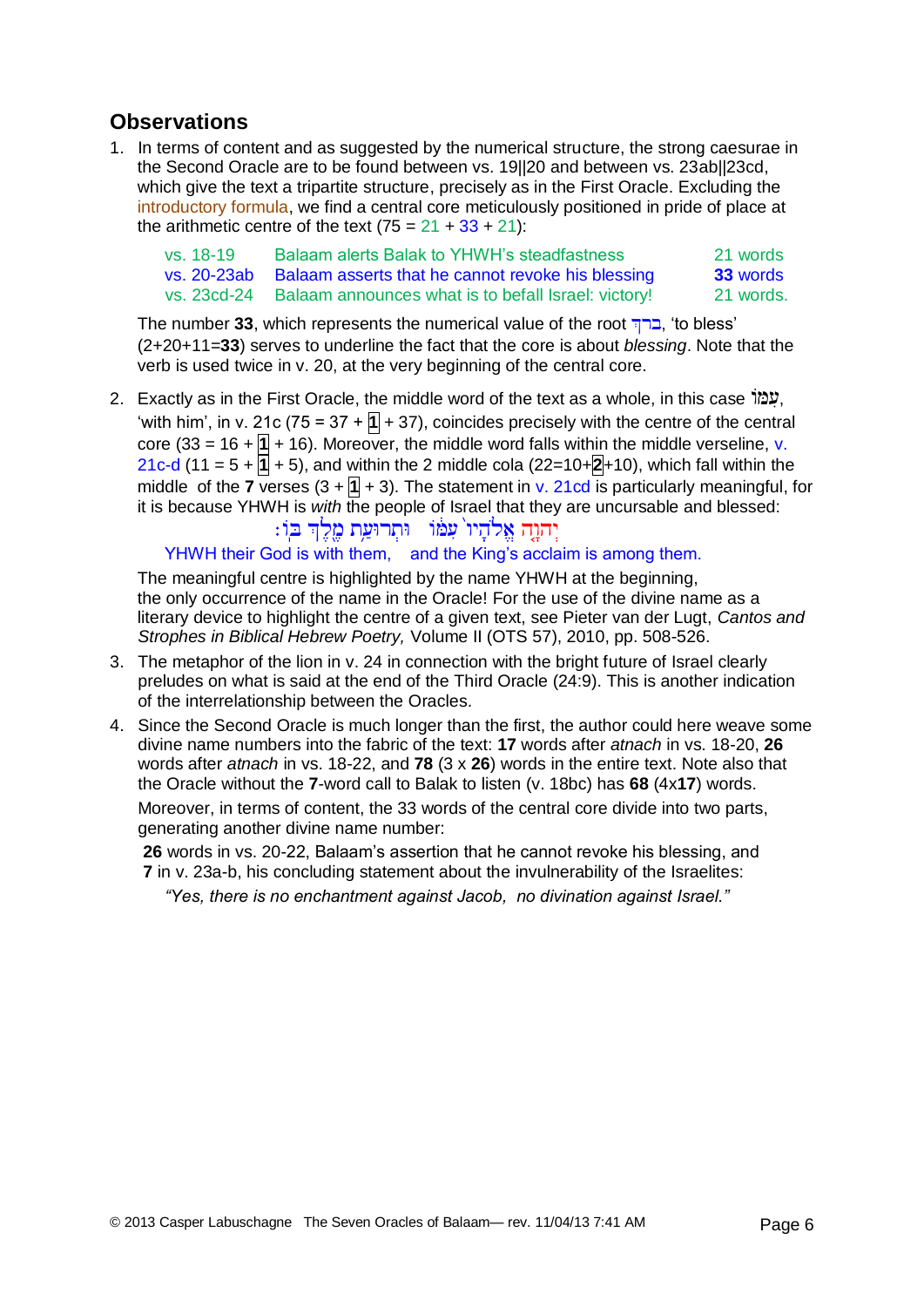## **The Third Oracle: Numbers 24:3-9**

- Columns **a** and **b** show the number of words before and after the atnach.
- Column **c**: words in the framework; **d**: words in the central core.

|                                                                    |                         | <b>Total</b>            | a                              | b                       | С                           | d                                             |
|--------------------------------------------------------------------|-------------------------|-------------------------|--------------------------------|-------------------------|-----------------------------|-----------------------------------------------|
| יישׂא משלו ויאמר^<br>3                                             |                         | 3                       | 3                              |                         | 3                           |                                               |
| וְאֶם בִּלְעָם בְּנַוֹ בְעֹר (13 + 1 + 14) 28 = נאם                | 1                       | 4                       |                                | 4                       | 4                           |                                               |
| ּוּנְאָם הַגֶּבֶר שְׁתֶם הָעָיָן:                                  |                         | 4                       |                                | 4                       | 4                           |                                               |
| v. 3                                                               |                         | 8                       | O                              | 8                       | 8<br>Ξ                      | $\bf{0}$<br>÷                                 |
| נָאָם שֹׁמֵעַ אָמְרֵי־אֶל^<br>4                                    | $\overline{2}$          | 4                       | 4                              |                         | 4                           |                                               |
| אֲשֶׁר מַחֲזֶה שַׁדֵּי יֵחֲזֶה                                     |                         | 4                       |                                | 4                       | 4                           |                                               |
| נֹפֵל וּגִלְוּי עֵינֵיִם:                                          |                         | 3                       |                                | 3                       | 3                           |                                               |
| v.4                                                                |                         | 11                      | 4                              | $\mathbf{7}$<br>÷       | 11<br>$=$                   | $\bf{0}$<br>÷                                 |
| <b>Total, v. 3-4</b>                                               |                         | 22                      | $\overline{7}$                 | $+ 15$                  | $= 22$                      | $\underline{0}$<br>$\ddot{}$                  |
| מַח־טִּבוּ אֹהָלֶיךְ יַעֲקִב^<br>5<br><b>Balaam portrays</b>       | $\overline{\mathbf{3}}$ | $\overline{\mathbf{4}}$ | 4                              |                         |                             | 4                                             |
| מִשְׁכְּנֹתֶיךָ יִשְׂרַאֵל:<br><b>6 Jacob/Israel by</b>            |                         | $\overline{2}$          |                                | 2                       |                             | $\overline{2}$                                |
| using a metaphor that is very reminiscent v. 5                     |                         | 6                       | 4                              | $\overline{2}$<br>$\pm$ | $\boldsymbol{0}$            | 6<br>٠                                        |
| of the tree metaphor in Psalm 1. Total, v. 4-5                     |                         | 17                      | 8<br>$=$                       | 9<br>$\ddot{+}$         | $= 11$                      | $6\phantom{1}6$<br>$\ddotmark$                |
| כנחלים נטֿיוּ<br>6                                                 | $\overline{4}$          | $\overline{2}$          | $\overline{2}$                 |                         |                             | $\overline{2}$                                |
| כִּנַּנִּת עֲלֵי נַחֲר^                                            |                         | 3                       | 3                              |                         |                             | 3                                             |
| כַאֲהַלִים ׁנַטֵּע יְהוַׂה                                         | 5                       | 3                       |                                | 3                       |                             | 3                                             |
| <mark>ּכַאֲרָזֶים  עֲלֵי־מָיָם</mark> : Middle words of the Oracle |                         | 3                       |                                | 3                       |                             | 3                                             |
| $(70 = 34 + 2 + 34)$<br>V.6                                        |                         | 11                      | 5<br>÷.                        | 6<br>÷                  | $\bf{0}$<br>Ξ               | 11<br>+                                       |
| <b>Total, v. 5-6</b>                                               |                         | 17                      | $=$<br>9                       | 8<br>$\ddot{}$          | $6\phantom{1}6$<br>$\equiv$ | 11<br>$\ddot{}$                               |
| Middle verseline and cola:<br>זַּל־מַיִּם מִדֵּלְיַו<br>7          | 6                       | 3                       | 3                              |                         |                             | 3                                             |
| $(11 = 5 + 1 + 5)$<br>וַזַרְעָוֹ בִּמַּיִם רַבֵּים                 |                         | 3                       | 3                              |                         |                             | 3                                             |
| $(24 = 11 + 2 + 11)$<br>וירם מאגג מלכו                             | 7                       | 3                       |                                | 3                       |                             | 3                                             |
| וְתִנַּשֵׂא מַלְכָתְוֹ:                                            |                         | $\overline{2}$          |                                | $\overline{2}$          |                             | $\overline{2}$                                |
| v. 7                                                               |                         | 11                      | 6<br>= 1                       | 5<br>$+$                | $\mathbf{0}$<br>$=$         | 11<br>÷                                       |
| <b>Total, v. 5-7</b>                                               |                         | 28                      | 15                             | $+13$                   | 6<br>$=$                    | 22<br>÷                                       |
| אֵל מוֹצִיאִוֹ מִמְצִרַיִם<br>8                                    | 8                       | 3                       | 3                              |                         | 3                           |                                               |
| כְּתוֹצֲפִׂת רְאֵם לִוֹּ^                                          |                         | $\overline{3}$          | 3                              |                         | 3                           |                                               |
| <b>Total, v. 7-8b</b>                                              |                         | 17                      | $= 12$                         | $\sqrt{5}$<br>$+$       | $\,6$<br>$=$                | $+ 11$                                        |
| יֹאֲבֵל גּוֹיָם צָרָיו                                             | -9                      | 3                       |                                | 3                       | 3                           |                                               |
| וְעַצְמֹתֵיהֶם יְנְרֵם                                             |                         | 2                       |                                | 2                       | $\overline{2}$              |                                               |
| וִחִצְּיו יִמְחָץ:                                                 |                         | 2                       |                                | $\overline{2}$          | $\overline{2}$              |                                               |
| כָּרַٰע שָׁכַלֶב כַּאֲרָיִ<br>9                                    | 10                      | 3                       | 3                              |                         | 3                           |                                               |
| יָא מְי יְקִימֶנּוּ^                                               |                         | 3                       | 3                              |                         | 3                           |                                               |
| מְבָרֲכֶיךָ בְרוּךְ                                                | 11                      | $\overline{2}$          |                                | $\overline{2}$          | $\overline{2}$              |                                               |
| וְאֹרְרֶיךְ אָרוּר:                                                |                         | $\overline{2}$          |                                | $\overline{2}$          | $\overline{2}$              |                                               |
| Total, v. 8c-9                                                     |                         | 17                      | 6<br>$\mathbf{r} = \mathbf{r}$ | $+ 11$                  | $= 17$                      | $+$<br>$\overline{\mathbf{0}}$                |
| Total v. 8-9<br>Total, v. 5-9                                      |                         | 23<br>51                | $= 12$<br>$= 27$               | 11<br>$+$<br>$+ 24$     | $= 23$<br>$= 23$            | $\overline{\mathbf{0}}$<br>$\ddot{}$<br>$+28$ |
| Total, v. 3-9                                                      |                         | 70                      | $= 31$                         | $+39$                   | $= 42$                      | $+ 28$                                        |
|                                                                    |                         |                         |                                |                         |                             |                                               |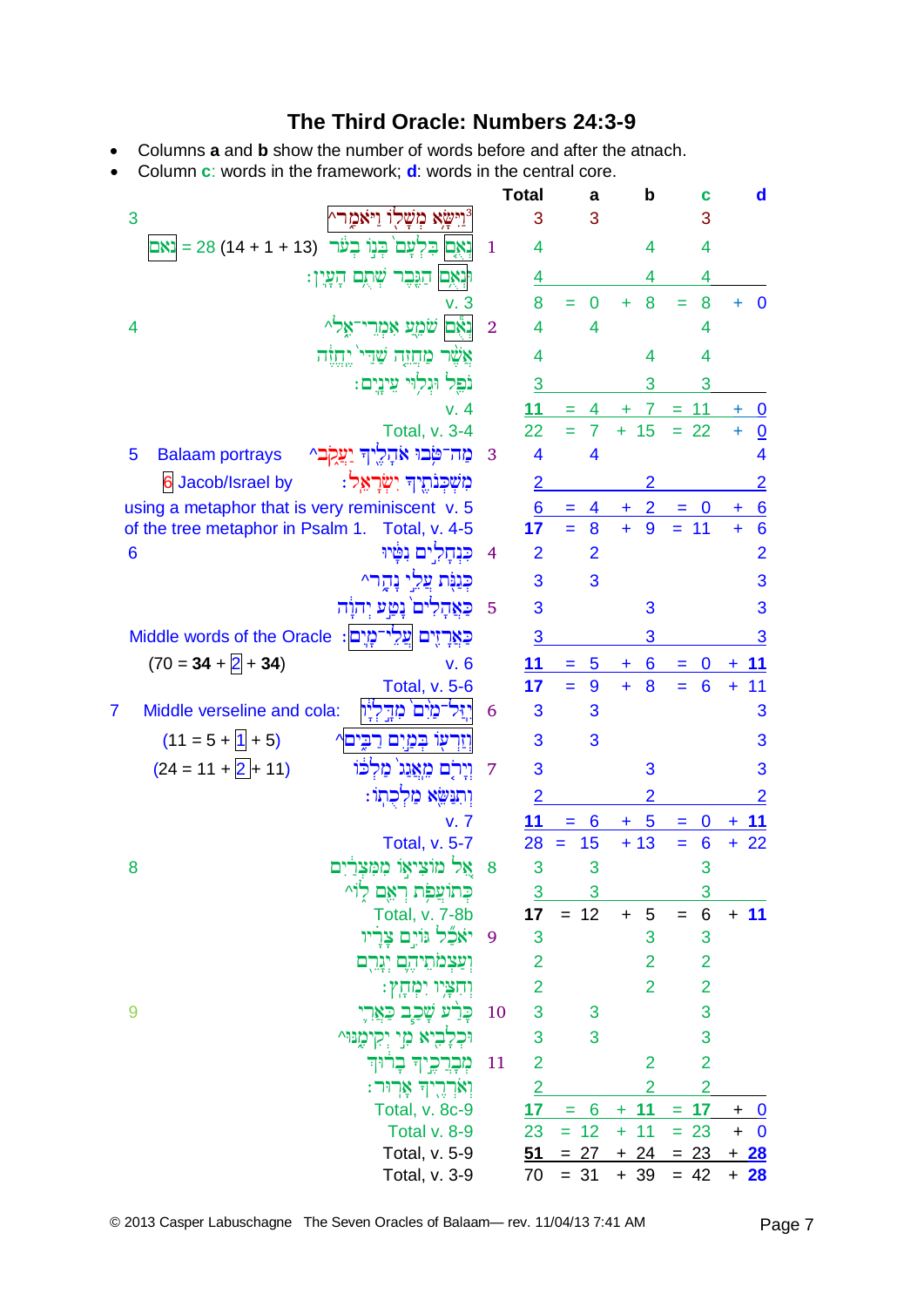# **Observations**

- 1. In terms of content and as suggested by the numerical structure, the strong caesurae in the Third Oracle are to be found between vs. 4||5 and between vs. 7||8, which gives the text a *tripartite* structure, as in the two preceding Oracles:
	- vs. 3-4 Introduction to the Oracle 22 words
	- vs. 5-7 Portrayal of the Israelites as trees beside the waters **28** words
	- vs. 8-9 Israel is envisaged as victorious over their enemies **23** words.

In this case, the central core (surrounded by 45 words: 22 + 23) is slightly off-centre in comparison with the arithmetically perfect central cores of Oracle One and Oracle Two. The **23** words in vs. 8-9 are probably consciously designed to match the **23** words in the central core of the First Oracle.

The 28 words in the core are undoubtedly based on the numerical value of  $\Xi$ ואב, 'oracle', the very first word of the passage  $(14 + 1 + 13 = 28)$ , precisely as in [2 Samuel 23!](http://www.labuschagne.nl/5.2sam23.pdf)

- 2. The arithmetic centre of the text as a whole is constituted by the 2 words , 'beside the waters', in v. 6d, which are significantly flanked by **34** (2 x **17**) words on either side  $(34 + 2 + 34)$ . Since the two words allude to the metaphor of the trees beside the waters, they were evidently designed as the meaningful centre of the Oracle, to highlight the metaphor. As noted above, the metaphor of the trees is highly reminiscent of Psalm 1.
- 3. In terms of structure, the middle verseline is v. 7ab (11 =  $5 + 1 + 5$ ) which coincides with the 2 middle cola  $(24 = 11 + 2 + 11)$ :

# וַיַּל־מַּיִם מִדָּלְיָו וְזַרְעוּ בְּמַיִם רַבְּים

#### Water shall flow from his buckets and his seed shall be in many waters.

This striking metaphorical reference to Israel's fecundity may be regarded as the consciously designed meaningful centre in terms of the poetical building blocks.

- 4. Apart from the **34** (2 x **17**) words on either side of the arithmetic centre, there are more instances of **17** in the Third Oracle: the **17** words after *atnach* in vs. 3-5, the **17** words in vs. in 5-6, the **17** words in 7-8b, and the **17** words in 8b-9. According to Pieter van der Lugt (private communication) the Oracle itself, vs. 5-9, consists of three 3-line strophes of **17** words each: 5-6; 7-8b; 8c-9. In my view, the three **17**-word strophes (marked in the table) this does not exclude the proposed tripartite structure which overlies them.
- 5. The use of the number **11** is conspicuous: the **11** verselines (precisely as in the Second Oracle, 23:18-24), the **22** words of the introduction in vs. 3-4 (divided into **11** in v. 3 and **11** in v. 4), the **11** words in vs. 6 and 7 respectively, the **11** words before *atnach* in vs. 3- 5, and the **11** words after *atnach* in vs. 8-9. This is not surprising, since **11** is the number of fulfillment, which subtly anticipates the concrete fulfilling of Israel's blessedness through the destruction of their enemies – the theme of the Fourth-Seventh Oracles.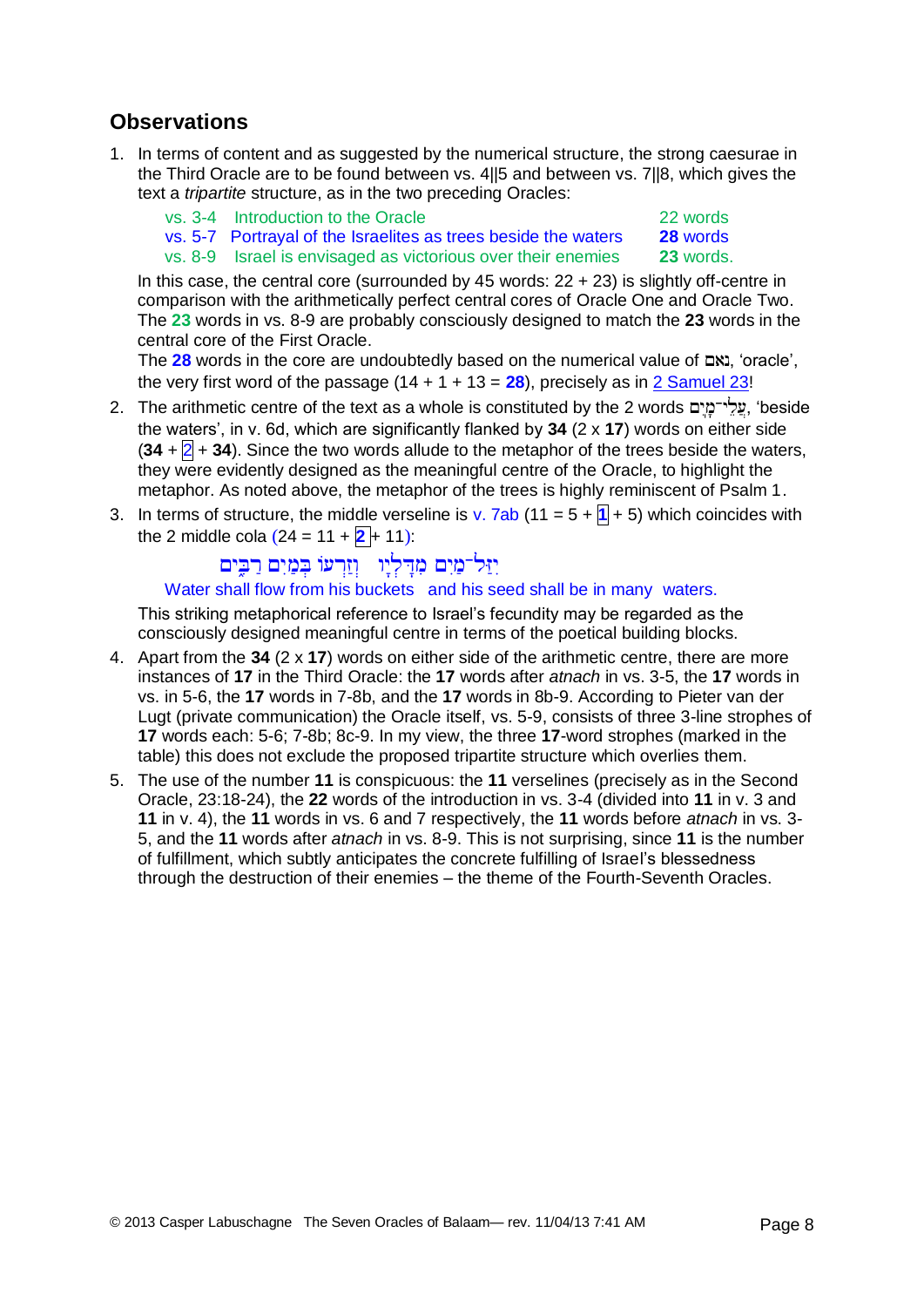## **The Fourth Oracle: Numbers 24:15-19**

- Columns **a** and **b** show the number of words before and after the atnach.
- Column **c**: words in the heading; **d**: words in the Preamble and the Prophecy.

|                                                          |                | <b>Total</b>   | a              | b               | с        | d                       |
|----------------------------------------------------------|----------------|----------------|----------------|-----------------|----------|-------------------------|
| 15<br>מ                                                  |                | 3              | 3              |                 | 3        |                         |
| The Preamble to the<br>⊡                                 | 1              | 4              |                | 4               |          | 4                       |
| Prophecy as such:<br>ּהָעֲיִן׃<br>or                     |                | 4              |                | 4               |          | 4                       |
| 21 words.<br>יאל<br>16<br>□                              | $\overline{2}$ | 4              | 4              |                 |          | 4                       |
| л,<br>עת                                                 |                | 3              | 3              |                 |          | 3                       |
|                                                          | 3              | 3              |                | 3               |          | 3                       |
| ּעֵינָיִם:<br>נפל                                        |                | 3              |                | 3               |          | 3                       |
| Total, v. 15b-16                                         |                | 21             | 7<br>$=$       | 14<br>÷         | $\Omega$ | 21<br>÷                 |
| The Prophecy as such,<br>צַתַּה<br>17                    | 4              | 3              | 3              |                 |          | 3                       |
| foreseeing<br>קֲרָוֹבִי<br>אשורנו ולא                    |                | 3              | 3              |                 |          | 3                       |
| that Jacob/Israel<br>כוכב<br>מי                          | 5              | 3              |                | 3               |          | 3                       |
| will crush their enemies<br>$\overline{7}$<br>בזי<br>שבט |                | 3              |                | 3               |          | 3                       |
| and dispossess them:<br>מואב<br>פּאַתי<br>ומחץ           | 6              | 3              |                | 3               |          | 3                       |
| 34 (2 x 17) words.<br>־שֵת:<br>בני<br>73                 |                | 4              |                | 4               |          | $\overline{\mathbf{4}}$ |
| 18<br>ירשה<br>אדום                                       | 7              | 3              | 3              |                 |          | 3                       |
|                                                          |                | 4              | 4              |                 |          | $\overline{\mathbf{4}}$ |
| ּחֲיָל:<br>In reverse order!<br>עשה                      |                | 3              |                | 3               |          | 3                       |
| 8<br>19                                                  | 8              | $\overline{2}$ | $\overline{2}$ |                 |          | $\overline{2}$          |
| מֵעִיר:                                                  |                | 3              |                | 3               |          | 3                       |
| Total, v. 17-19                                          |                | 34             | 15<br>$=$      | 19<br>$\ddot{}$ | 0<br>=   | 34                      |
| Total, v. 15b-19                                         |                | 55             | 22<br>$=$      | 33<br>÷         | 0<br>$=$ | $+55$                   |

\* In v. 19a, the MT reading יְיֵרְדָּ מְיָעֲקָׂב, 'And from Jacob shall dominion be exercised', should be corrected to read יְיִרְדֵּם יַעֲקָב, 'Yes, Jacob shall trample them down', with Jacob as subject, as in 18c, where Israel is subject. For a discussion see Horst Seebass (BK IV/31, p. 25).

## **Observations**

1. In terms of content, the Fourth Oracle differs significantly from the others, for it is clearly a prophecy. It deals with the blessedness of Israel based on the destruction of their enemies. Therefore, the term 'Blessing' is most appropriate. The prophecy deals specifically with Jacob/Israel (vs. 17-19), and foresees the destruction of their nearest enemies, Moab, Edom and Seir. The remaining, more remote nations: Amalek, the Kenites, Asshur and Eber, are dealt with in separate oracles.

In a strict sense and formally, the Prophetic Blessing foreseeing the destruction of the enemies is already preluded on and introduced by Balaam in  $v$ . 14, where he tells Balak what is going to happen "*in the days to come*":

*"And now, behold, I am going to my people; come, I will let you know what this people (Israel) will do to your people (Moab) in the days to come."* (**13** words)

Therefore, in terms of content, v. 14 preludes not only on the Fourth Oracle, but also on the Fifth, Sixth and Seventh, and should therefore be included in the word-count. From a logotechnical viewpoint, the **13** words in v. 14 bring the total number of words spoken by Balaam about what is going to happen "*in the days to com*e" to **68** (4 x **17**): **13** + **55**. This is hard evidence for the interconnection between the the Third and Fourth Oracles.